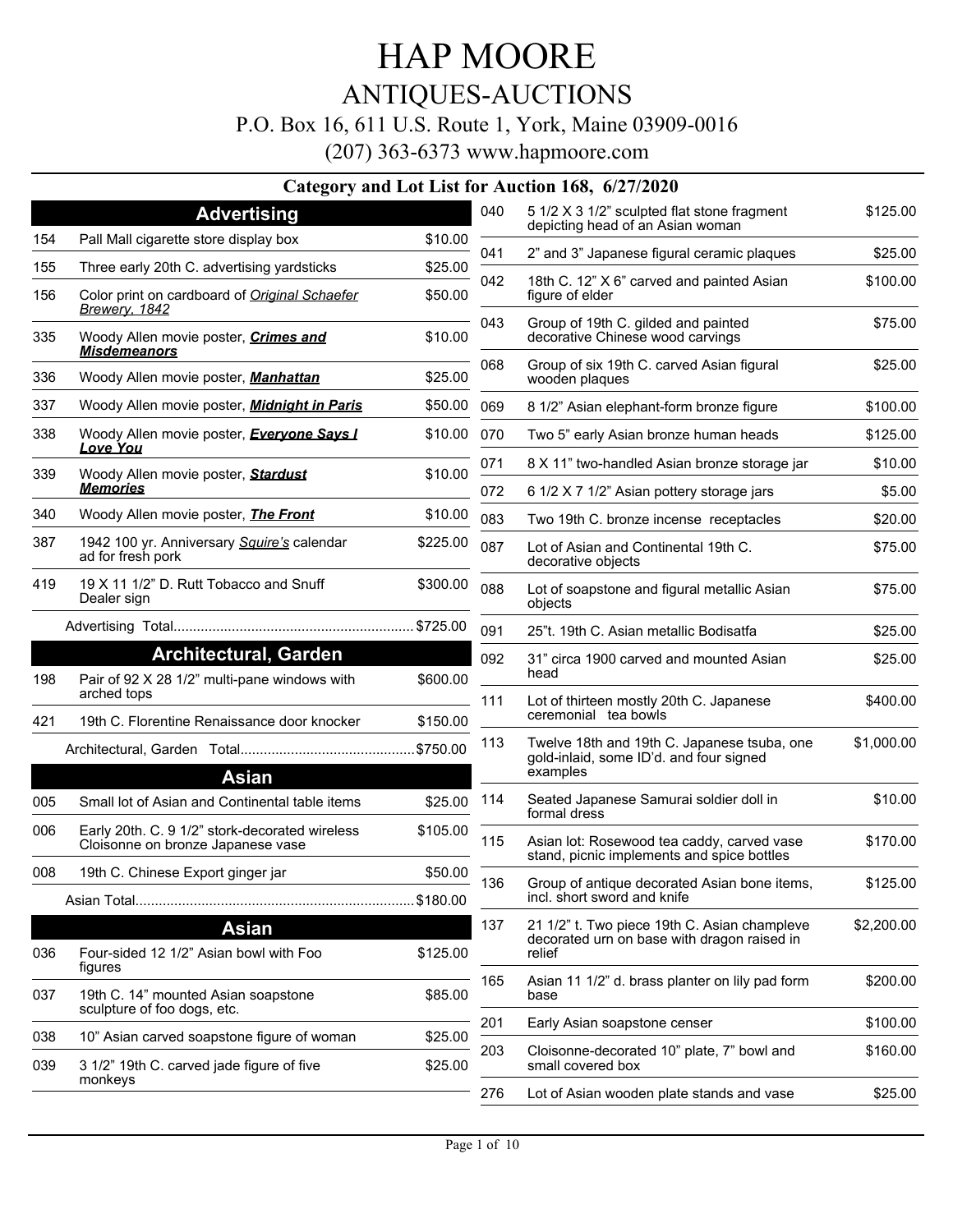### ANTIQUES-AUCTIONS

P.O. Box 16, 611 U.S. Route 1, York, Maine 03909-0016

|     |                                                                                                          |              |     | Category and Lot List for Auction 168, 6/27/2020                                                     |            |
|-----|----------------------------------------------------------------------------------------------------------|--------------|-----|------------------------------------------------------------------------------------------------------|------------|
| 295 | Japanese gold-inlaid and inscribed Tsuba                                                                 | \$200.00 312 |     | 1904-1924 Melrose, MA policeman's diary                                                              | \$265.00   |
| 296 | 24 Tosa School 8 X 9" period color portraits<br>of the Generals of Shingen Takeda in orig.<br>marked box | \$800.00     | 327 | and ephemera<br>Jan.16,1865 broadside announcing lectures<br>by Wm. Lloyd Garrison, Fredrick Douglas | \$1,500.00 |
| 439 | 23 X 15" Signed painting on fabric of<br>Japanese woman                                                  | \$30.00      | 380 | and others on the Rights of Colored People in<br>21 1/2 X 27 12" 1968 Movie poster The               | \$25.00    |
|     |                                                                                                          |              |     | Graduate                                                                                             |            |
|     | <b>Books, Ephemera</b>                                                                                   |              | 383 | James Madison and James Monroe<br>signatures, clipped as one piece from an                           | \$525.00   |
| 017 | Three albums of vintage postcards,<br>Kennebunk to Cape Porpoise, ME.                                    | \$275.00     | 400 | original document<br>Lot of misc. early 20th C. Piedmont baseball                                    | \$125.00   |
| 076 | Three books on antique oriental carpets                                                                  | \$5.00       |     | and sports cards, some affixed to scrapbook<br>pages                                                 |            |
| 077 | Six reference books on American, English<br>and Asian furniture and decoration                           | \$10.00      |     |                                                                                                      |            |
| 130 | 1954 Sen. John F. Kennedy signed letter and<br>36 X 24" Kennedy for President poster                     | \$1,100.00   | 035 | China, Glassware, Pottery<br>Luffa pattern Roseville planter on pedestal<br>mount                    | \$425.00   |
| 138 | Mid 19th C. logs of the ships Mary Hammond.<br>the Diane, the Harry Hammond - N. Orleans<br>to Livrpool  | \$125.00     | 081 | Hand-blown 12"d. paint-decorated and frosted<br>shallow bowl                                         | \$10.00    |
| 146 | 7 X 5 1/4" printed map, Amerique<br>Septentrionale attrib. in margin to c.1640                           | \$200.00 085 |     | 3 gal. Norton and 4 gal. Ballard decorated<br>crocks                                                 | \$125.00   |
| 175 | Early leather bound Roycroft Memory Book                                                                 | \$25.00      | 116 | 18" t. Inscribed Japanese 19th C. pottery jar                                                        | \$35.00    |
| 188 | Seven reference books on better French art                                                               | \$20.00 123  |     | Decorated 2 gal. White's, Utica stoneware jug                                                        | \$125.00   |
| 189 | Six assorted art reference books                                                                         | \$10.00      | 131 | Daum, France 19 1/2" clear glass sculpture of<br>sailboat                                            | \$100.00   |
| 190 | Large assorted book lot: Superman, Batman,<br>Dick Tracy and Comic Book Heroes                           | \$25.00      |     |                                                                                                      |            |
| 191 | Large assorted book lot including Flash<br>Gordon, Wonder Woman                                          | \$10.00      | 148 | Signed Robveau (?) 1922, 5 1/2" blue swirl art<br>glass bud vase                                     | \$75.00    |
| 192 | Lot of assorted books on Marilyn Monroe                                                                  | \$20.00      | 149 | 10" Scenic cinnabar vase                                                                             | \$100.00   |
| 205 | Eleanor Roosevelt 1932 signed letter and her                                                             | \$125.00     | 150 | Ten Royal Doulton miniature mugs                                                                     | \$45.00    |
|     | book, It's Up To The Women                                                                               |              | 173 | 6" Boch Freres, Gres Keramis<br>floral-decorated ceramic vase                                        | \$150.00   |
| 206 | 1965 Louis Armstrong signed program from<br>Caesar's Monticello                                          | \$110.00     | 174 | 6" Roseville Laurel #668-6 1930's ceramic<br>vase                                                    | \$90.00    |
| 207 | Lot of ephemera related to the 1933<br>Inauguration of Franklin D. Roosevelt                             | \$100.00     | 177 | 10 1/4" Van Briggle 1905 art pottery vase with<br>fleur de lis                                       | \$625.00   |
| 234 | 5 ft. X 9 ft. 4 in. Forty-five star American flag                                                        | \$125.00     | 183 | Orrefors <i>Vicki Lindstrand</i> marked crystal                                                      | \$5.00     |
| 246 | Book: Reminiscences of The Old Navy, E. S.<br>Maclay, 1898, with photo of Stephen                        | \$75.00      |     | decanter                                                                                             |            |
|     | Trenchard                                                                                                |              | 184 | Baccarat Massena pattern whiskey decanter                                                            | \$15.00    |
| 247 | <b>Medical Directions Written for Gov. Winthrop</b><br>in 1643, 1862 printing by Wilson of Boston        | \$10.00      | 185 | 8" Mettlach, Villeroy & Boch, pottery stein in<br>printer's occupational motif                       | \$315.00   |
| 248 | Three U.S. Patents 1906-1908 to Charles B.<br>Hill for water treatment machinery                         | \$10.00 187  |     | Early 19th C. 9 1/2" pottery jug with glazed<br>spout                                                | \$150.00   |
|     |                                                                                                          |              |     |                                                                                                      |            |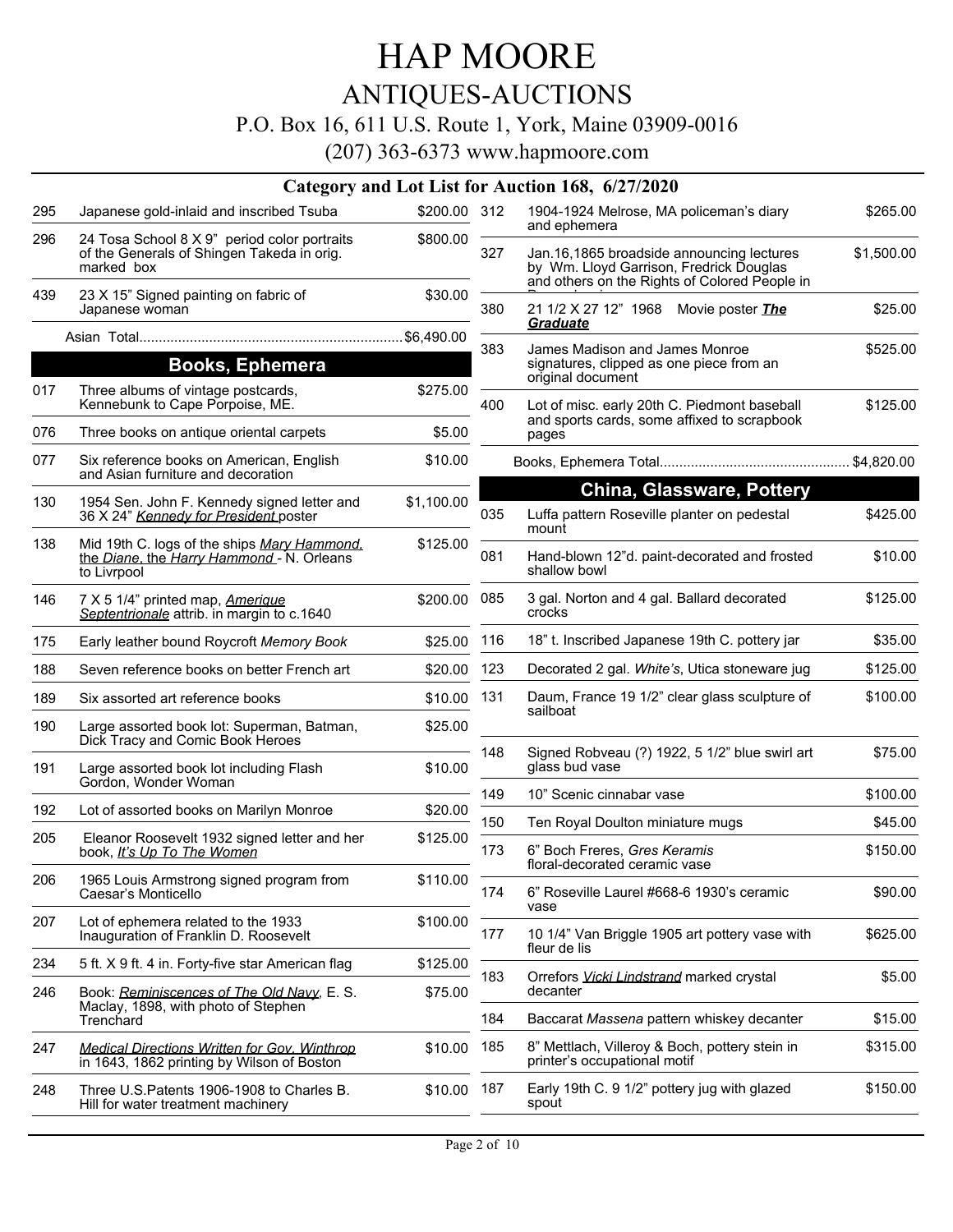### ANTIQUES-AUCTIONS

#### P.O. Box 16, 611 U.S. Route 1, York, Maine 03909-0016

|     |                                                                                                                 |              |     | Category and Lot List for Auction 168, 6/27/2020                                         |            |
|-----|-----------------------------------------------------------------------------------------------------------------|--------------|-----|------------------------------------------------------------------------------------------|------------|
| 228 | Wright of Taunton (MA) two gal. bird on stump<br>decorated stoneware crock                                      | \$725.00 386 |     | Pottery figure depicting lion's head on an egg,<br>8 in. overall                         | \$75.00    |
| 229 | Four gal. flower-decorated Portland, ME<br>stoneware crock                                                      | \$125.00     | 388 | 14" Asian Champleve vase                                                                 | \$25.00    |
|     |                                                                                                                 |              | 389 | Bird-decorated Acoma bulbous pottery vase                                                | \$55.00    |
| 230 | W. Downes, Spring Hill, Portsmouth, NH one<br>gallon decorated stoneware jug                                    | \$150.00     | 390 | Pair of Daum, France 12" shaped edge<br>occasional bowls with center star pattern        | \$45.00    |
| 231 | W. Downs Spring Hill, Portsmouth, NH four<br>gal. decorated stoneware jug                                       | \$600.00     | 391 | 9" Floral and leaf cut ruby glass jar                                                    | \$3,500.00 |
| 232 | F. T. Wright & Son, Taunton, 2 gal. decorated<br>stoneware churn                                                | \$450.00     | 392 | 7 1/2" Bulbous cut glass vase                                                            | \$100.00   |
| 233 | Assembled lot of flow blue dinnerware                                                                           | \$100.00     | 393 | 20" tall, 21" diam. decorated pottery garden<br>urn                                      | \$70.00    |
| 257 | 10 1/2" footed cupid-decorated cranberry<br>glass fruit bowl                                                    | \$750.00     | 396 | 13 1/4" diam. Imari charger                                                              | \$25.00    |
| 258 | 10 1/2"t. sheaf of wheat design cut glass fruit<br>bowl                                                         | \$100.00     | 399 | 18" Two piece Continental ceramic five candle<br>candelabra of floral and figural design | \$0.00     |
| 259 | 9 3/4" fluted top cut glass vase                                                                                | \$75.00      | 431 | Two gallon Rochester, NY decorated<br>stoneware crock                                    | \$100.00   |
| 260 | 13"d. Roseville planter with figural decoration                                                                 | \$10.00      | 437 | 8 1/4" Green art pottery vase with inverted<br>leaf                                      | \$125.00   |
| 266 | Covered 4 1/2" Cloisonne jar and other small<br>Cloisonne pieces                                                | \$65.00      | 438 | Lot of 10K and 14K jewelry                                                               | \$1,100.00 |
| 309 | 4 1/2" d. Decorated redware pitcher                                                                             | \$125.00     |     | China, Glassware, Pottery Total\$13,025.00                                               |            |
| 310 | 18" Cloisonne charger with butterflies                                                                          | \$350.00     |     | <b>Domestic Metalware</b>                                                                |            |
| 311 | 18" Imari charger with genre decoration                                                                         | \$160.00     | 007 | Pair of early 19th c. 101/2 in. rare form<br>Continental brass candlesticks              | \$30.00    |
| 326 | 7 in. green art pottery vase, name-mkd.<br><b>STERLING, attrib. to Wm. Walley Pottery,</b><br>West Sterling, MA | \$125.00     |     |                                                                                          |            |
| 366 | 15" Steven Lundberg art glass table lamp                                                                        | \$350.00     | 010 | <b>Firearms, Weapons</b><br>26" overall, 1832 mkd. Continental sword with                | \$425.00   |
| 367 | 6" Steven Lundberg Butterfly Haven glass                                                                        | \$350.00     |     | sawtooth top edge                                                                        |            |
|     | vase                                                                                                            |              | 118 | Early 19th C.blunderbuss                                                                 | \$425.00   |
| 368 | Pair of 5 1/2" conical Quezal light shades                                                                      | \$225.00     | 119 | Early St. Etienne signed percussion pistol                                               | \$375.00   |
| 369 | Worcester Mansfield pattern (1775) 5 3/4"<br>bowl                                                               | \$100.00     | 202 | Early 20th C. U.S. Military leather sidearm<br>holster                                   | \$50.00    |
| 370 | 6" Chelsea Pottery floral motif vase                                                                            | \$90.00      | 243 | Marked AM Arms Co. 10 gauge shotgun with                                                 | \$100.00   |
| 371 | Robert L. Held 7 1/2" art glass vase                                                                            | \$25.00      |     | 1882 date                                                                                |            |
| 372 | Royal Doulton bird-decorated 10 1/4" plate<br>and $61/2$ " dish                                                 | \$5.00       | 244 | 19th c. 18 bore dbl. brl. Belgian back action<br>muzzle loader percussion shotgun        | \$75.00    |
| 373 | 12 1/4" Japanese Imari vase                                                                                     | \$25.00      |     |                                                                                          |            |
| 374 | Von Schierholz, 1865-1911, porcelain female<br>figurine                                                         | \$10.00      |     | <b>Folk Art</b>                                                                          |            |
| 385 | 7 3/4" Norweta inverted leaf design green art                                                                   | \$325.00     | 065 | 20th C. 20 X 15 1/2" ornamental sheet metal<br>rooster weathervane                       | \$200.00   |
|     | pottery vase                                                                                                    |              | 171 | Framed 8 1/2 X 4" fabric relief of two birds                                             | \$15.00    |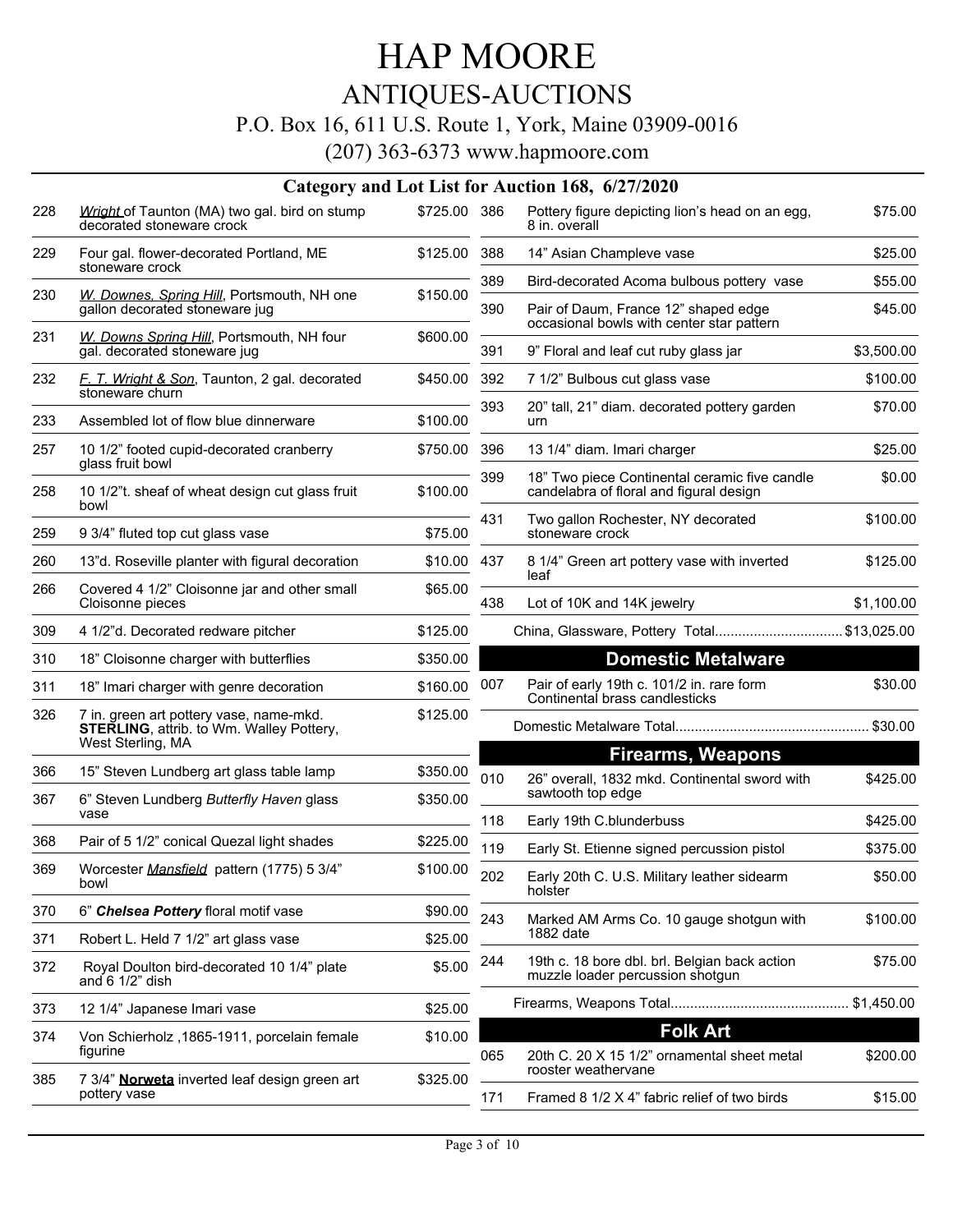### ANTIQUES-AUCTIONS

#### P.O. Box 16, 611 U.S. Route 1, York, Maine 03909-0016

|     |                                                                                                        |              |     | Category and Lot List for Auction 168, 6/27/2020                                         |            |
|-----|--------------------------------------------------------------------------------------------------------|--------------|-----|------------------------------------------------------------------------------------------|------------|
| 292 | 44 1/2" Wall shelf from John Bellamy<br>workshop, Kittery, ME with Bellamy form<br>fruit-carved detail | \$500.00 153 |     | American Federal mahogany card table with<br>paterae inlay                               | \$1,100.00 |
| 330 | 20 X 17" Decorated mirror with                                                                         | \$10.00      | 160 | Inlaid early 19th C. Continental three corner<br>oak side table                          | \$45.00    |
| 420 | reverse-painted floral panels<br>16 X 12" Early 20th C. wooden shotgun                                 | \$25.00      | 161 | Set of six 19th C. maple Hitchcock dining<br>chairs with cane seats                      | \$50.00    |
|     | wedding diorama in a country setting                                                                   |              | 162 | 19th C. Continental oak side table with<br>shaped design                                 | \$500.00   |
|     | <b>Furniture</b>                                                                                       |              | 163 | Three drawer 19th C. oak side table with                                                 | \$100.00   |
| 013 | 18th C. form oak joint stool with lift top                                                             | \$200.00     |     | string inlay                                                                             |            |
|     | compartment                                                                                            |              | 193 | Set of four Hitchcock dining chairs with caned<br>seats                                  | \$25.00    |
| 016 | 28 X 18 X 12" shaped leg pine stand w/ heart<br>cutouts                                                | \$25.00      | 196 | 91 X 34 1/2 X 13" early 19th C. barrel back                                              | \$225.00   |
|     |                                                                                                        |              |     | mahogany veneer corner cupboard                                                          |            |
|     | <b>Furniture and Clocks</b>                                                                            |              | 197 | 48 X 25" Mahogany Chippendale mirror with<br>gilded crest                                | \$50.00    |
| 002 | 16 1/2 in. overall Bagues & Fils wall clock with<br>5 1/2 in. diam. face                               | \$100.00     | 209 | 30 X 16 X12 1/2" grain-painted 19th C.<br>storage box                                    | \$25.00    |
| 024 | 86 in. 19th C. two piece walnut corner<br>cupboard                                                     | \$200.00     | 323 | 18th C. oak joint stool                                                                  | \$150.00   |
| 052 | 52l X 45h Empire-style 19th C. upholstered                                                             | \$900.00     |     |                                                                                          |            |
|     | settee and armchair with carved crests and<br>dolphin feet                                             |              |     | <b>General</b>                                                                           |            |
| 055 | Bailey, Banks and Biddle, Phila., fancy<br>brass-framed mantle clock                                   | \$400.00     | 086 | 1981 Prince Charles and Lady Diana<br>commemorative flagon                               | \$100.00   |
| 064 | Three drawer Sheraton style stand on reeded<br>legs with birds-eye maple veneer                        | \$250.00     | 096 | Iron coffee grinder and Landers Spring<br><b>Balance</b> scale                           | \$25.00    |
| 066 | 38" 19th C. drop leaf table on cross stretcher                                                         | \$200.00     | 097 | Lot of 19th C. Continental brass bells                                                   | \$45.00    |
|     | base                                                                                                   |              | 098 | Lot of metallic horse brasses and rosettes                                               | \$275.00   |
| 067 | 33 1/2X 18 1/2" sponge-decorated storage<br>box                                                        | \$25.00      | 120 | Two pairs of early brass candlesticks and<br>pair of brass wall sconces                  | \$10.00    |
| 106 | 36"t. circa 1900 four tier display stand                                                               | \$200.00     | 121 | 11" 19th C. tripod base brass tipping table                                              | \$100.00   |
| 107 | Child's 19th C. high chair in original finish                                                          | \$100.00     |     | ornament with scalloped edge                                                             |            |
| 108 | Circa 1800 six spindle saddle seat sackback<br>Windsor side chair                                      | \$300.00     | 122 | 14" 1807 marked 20th c. antler powder horn<br>with incised initials and patriotic slogan | \$175.00   |
| 109 | 19th C. birdcage Windsor side chair                                                                    | \$100.00     | 126 | 19th C. child's sled with fitted seat                                                    | \$100.00   |
| 110 | 41 X17" Capt. Charles F. McLaughlin's<br>Clementsport, N.S., sea chest in worn old                     | \$150.00     | 142 | Four man's metallic belt buckles, incl. Chief<br>Sitting Bull and Martin Guitar          | \$25.00    |
|     | blue                                                                                                   | \$500.00     | 268 | 44" Wells Fargo & Stage Coach Co. brass<br>stagecoach horn                               | \$25.00    |
| 112 | Late 19th C. inlaid music stand on tripod base                                                         |              | 377 | 48" 19th c. circular brass and wire fireplace                                            | \$25.00    |
| 151 | 48" Early 19th C. mahogany drop leaf table on<br>tapered reeded legs                                   | \$50.00      |     | screen                                                                                   |            |
| 152 | Early 19th C. tripod tipping tea table on paw<br>feet with 30 1/2" top                                 | \$200.00     | 378 | 38" 19th c. brass and wire fireplace screen                                              | \$100.00   |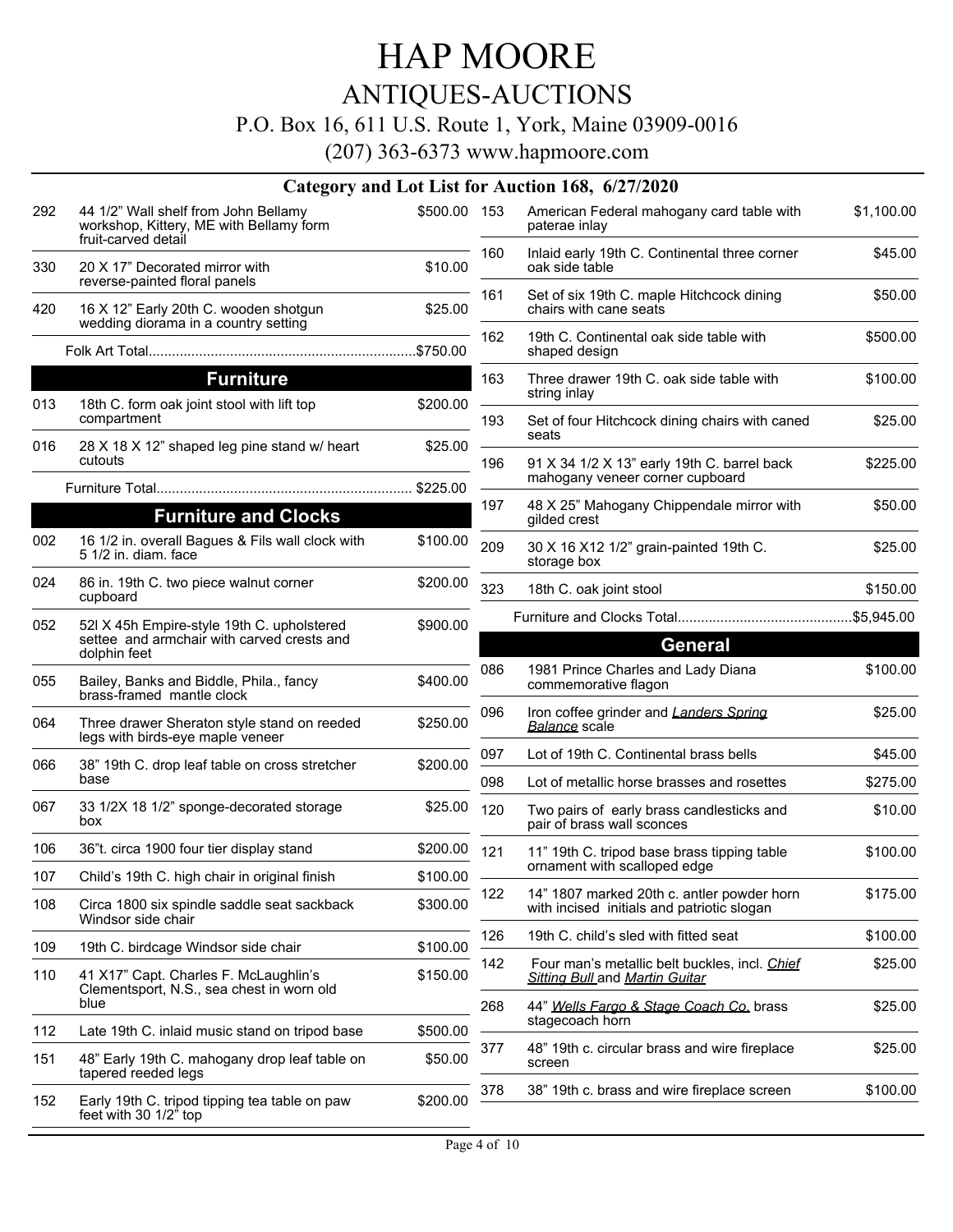### ANTIQUES-AUCTIONS

#### P.O. Box 16, 611 U.S. Route 1, York, Maine 03909-0016

|     |                                                                          |              |     | Category and Lot List for Auction 168, 6/27/2020                         |            |
|-----|--------------------------------------------------------------------------|--------------|-----|--------------------------------------------------------------------------|------------|
| 379 | 37" 19th c. brass and wire fireplace screen                              | \$100.00 358 |     | 14K sapphire lady's ring with diamonds                                   | \$245.00   |
| 412 | Small lot of sharpshooter medals and misc.<br>old American coins         | \$125.00 362 |     | Lot of costume jewelry and two gold-filled<br>pocket watches             | \$50.00    |
| 413 | B.R.G.M.-marked early table mount steam<br>engine                        | \$65.00 363  |     | Small lot of gold jewelry                                                | \$275.00   |
| 414 | Table mount steam engine                                                 | \$55.00      | 364 | Sterling pin with center diamond                                         | \$10.00    |
| 415 | Table mount steam engine                                                 | \$75.00      | 411 | Small lot of lady's sterling jewelry and 10K<br>class ring               | \$300.00   |
| 418 | 10" Table mount steam engine                                             | \$325.00     | 429 | Small lot of lady's gold, sterling and costume<br>jewelry                | \$1,025.00 |
|     |                                                                          |              |     |                                                                          |            |
|     | <b>Jewelry</b>                                                           |              | 430 | 10K high school ring and 18K band                                        | \$180.00   |
| 079 | Circa 1900 beaded stone native necklace                                  | \$45.00      | 433 | Small lot of 10K and 14K jewelry including<br>lady's wrist watch         | \$675.00   |
| 080 | Continental bracelet and necklace                                        | \$25.00      | 434 | Two sterling charm bracelets                                             | \$115.00   |
| 082 | Small lot of sterling jewelry                                            | \$125.00     | 435 | 32nd degree Mason's ring with diamonds                                   | \$525.00   |
| 144 | Large lot of 19th and 20th c. fraternal and<br>other medals              | \$325.00     |     |                                                                          |            |
| 178 | 6 X 4" oval sterling belt buckle with turquoise                          | \$75.00      |     | <b>Maritime</b>                                                          |            |
|     | stones                                                                   |              | 125 | 53" 19th C. ship's half hull                                             | \$350.00   |
| 194 | Mexican sterling zebra pin                                               | \$10.00      |     |                                                                          |            |
| 200 | Large lot of assorted costume jewelry                                    | \$180.00     |     | metalware                                                                |            |
| 220 | Small lot of 14K and 10K jewelry                                         | \$210.00     | 012 | 18th C. long-handled wrought iron toaster                                | \$35.00    |
| 285 | 14K man's gold wedding band                                              | \$110.00     |     |                                                                          | \$35.00    |
| 343 | 14K Waltham pocket watch                                                 | \$500.00     |     | <b>Military</b>                                                          |            |
| 344 | Small lot of sterling and gold ladies' jewelry                           | \$600.00     | 117 | 17 1/2" d, 18th C. Persian horseman's black<br>lacquered leather shield. | \$375.00   |
| 346 | Mixed lot of sterling brooches and pins                                  | \$45.00      | 140 | Mid-19th C. military leather shot pouch and                              | \$35.00    |
| 347 | Large lot of sterling and other necklaces                                | \$25.00      |     | knife sheath                                                             |            |
| 348 | Lot of sterling necklaces and accessories                                | \$25.00      | 408 | Antique artillery sword in leather sheath                                | \$275.00   |
| 349 | Lot of sterling bracelets with stones                                    | \$125.00     | 409 | English flintlock blunderbuss                                            | \$150.00   |
| 350 | Mixed lot of sterling and unmarked pendants,<br>earrings and small boxes | \$45.00      |     | <b>Musical</b>                                                           |            |
| 351 | Lot of small costume pendants with stones                                | \$25.00      | 195 | Regina disc player on floor-mounted disc                                 | \$900.00   |
| 352 | Lot of sterling cuff and link bracelets                                  | \$125.00     |     | cabinet base                                                             |            |
| 353 | Lot of sterling rings                                                    | \$50.00      | 245 | 43 discs for Regina disc player                                          | \$525.00   |
| 354 | Lot of sterling rings                                                    | \$35.00      | 398 | 20 X 15" framed Gregorian chant on silk                                  | \$25.00    |
| 356 | Sapphire pendant with diamonds and 10K<br>class ring                     | \$135.00     |     |                                                                          |            |
| 357 | 14K Sapphire lady's ring with diamonds                                   | \$250.00     |     |                                                                          |            |
|     |                                                                          |              |     |                                                                          |            |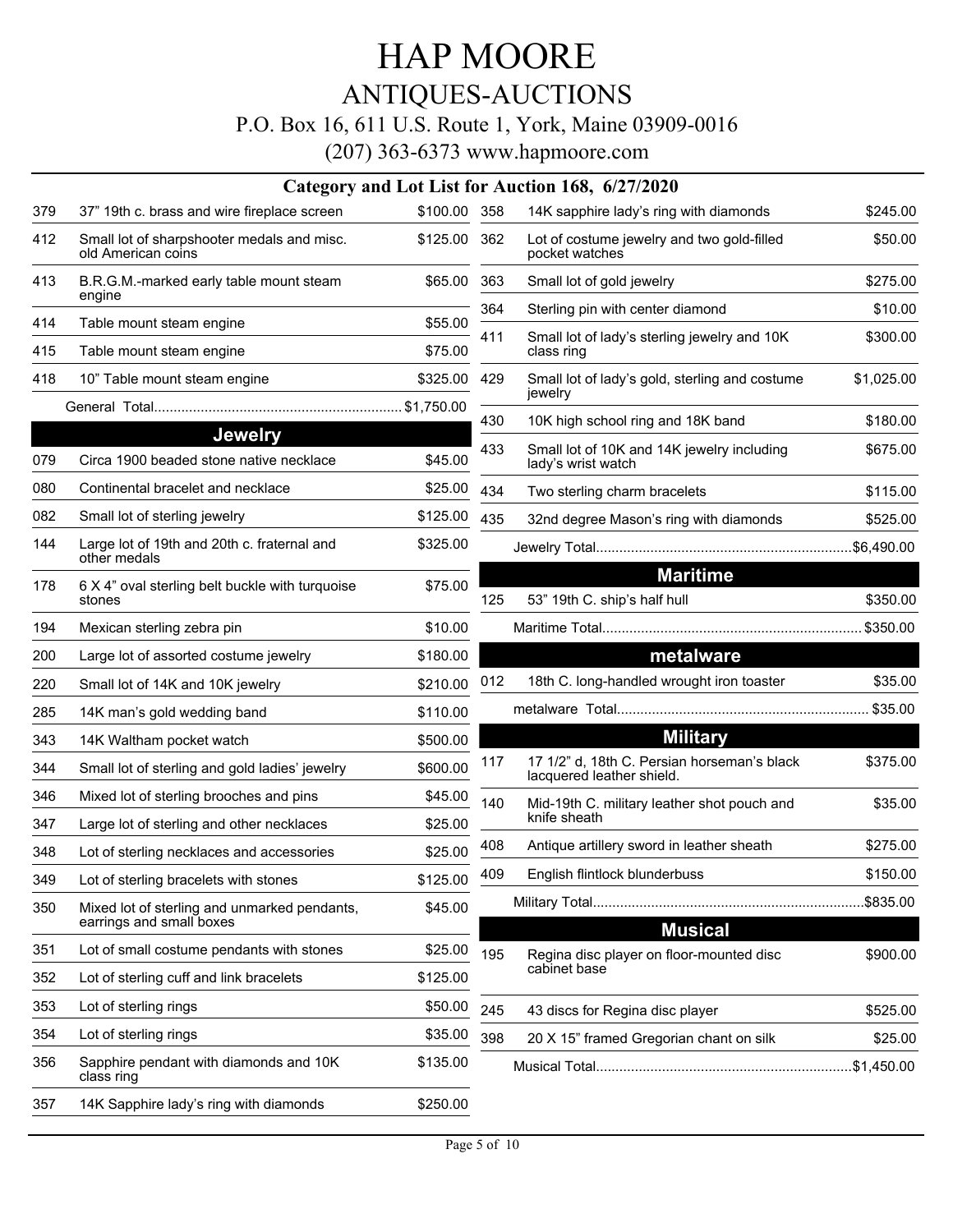# ANTIQUES-AUCTIONS

### P.O. Box 16, 611 U.S. Route 1, York, Maine 03909-0016

|            |                                                                                |                     |     | Category and Lot List for Auction 168, 6/27/2020                               |          |
|------------|--------------------------------------------------------------------------------|---------------------|-----|--------------------------------------------------------------------------------|----------|
|            | <b>Old Dolls, Toys</b>                                                         |                     | 342 | Pair of petal-based brass candlesticks                                         | \$150.00 |
| 020        | Vintage Marklin train set and accessories                                      | \$100.00            |     |                                                                                |          |
| 095        | Schoenhut 9" wooden elephant toy                                               | \$55.00             |     | <b>Old Metalware</b>                                                           |          |
| 100        | Lot of Skookum dolls and accessories                                           | \$25.00             | 105 | 18th C. long-handled brass coal pan                                            | \$25.00  |
|            |                                                                                |                     | 166 | 18th C. brass and iron fireplace footman                                       | \$10.00  |
| 102<br>104 | 5" cast iron elephant penny bank<br>Early 20th C. horse-drawn tin toy delivery | \$65.00<br>\$140.00 | 167 | 16" d. Continental early 19th C. tripod base<br>brass planter                  | \$35.00  |
|            | wagon and cast iron goat cart                                                  |                     | 168 | 12 1/2" d. Early 19th C. shallow copper bowl                                   | \$25.00  |
| 128<br>212 | 14" Male Skookum doll<br>24" Simon and Halbig doll, trunk of doll              | \$25.00<br>\$250.00 | 172 | Stickley Bros. No. 455 14" two-handled<br>hammered copper vase with flared top | \$300.00 |
|            | clothes and doll crib with bedding                                             |                     | 294 | 18th C. Long-handled fry pan                                                   | \$25.00  |
| 262        | 20th C. mechanical "Mr. Machine" wind up toy<br>in original box                | \$25.00             | 313 | 30" C.1900 blacksmith-made wrought iron<br>lodge andirons                      | \$125.00 |
| 263        | 20 piece Betty Boop tea set in original box                                    | \$110.00            | 325 | 11" cast iron Hessian soldier figure doorstop                                  | \$275.00 |
| 299        | Child's Singer sewing machine in original<br>case                              | \$80.00             | 425 | Pair of early wrought iron 31" strap hinges                                    | \$20.00  |
| 345        | Cast iron Victorian horse-drawn Police Chief                                   | \$50.00             | 427 | 18th C. long-handled forged iron peel                                          | \$25.00  |
|            | wagon toy                                                                      |                     | 436 | Pair of Colonial Revival andirons with brass<br>urn tops                       | \$100.00 |
|            | <b>Old Lighting</b>                                                            |                     |     |                                                                                |          |
| 023        | Vintage wrought iron floor lamp                                                | \$25.00             |     | <b>Old Tools</b>                                                               |          |
| 048        | Victorian table lamp with cast metallic figural                                | \$20.00             | 384 | 33, 35 and 41", 18th C. primitive wooden tools                                 | \$30.00  |
|            | base                                                                           |                     | 426 | Early offset handle broad axe                                                  | \$45.00  |
| 164        | Five 19th C. brass candlesticks of differing<br>design                         | \$35.00             |     |                                                                                |          |
| 169        | 28 1/2" figured marble and brass early 20th C.<br>table lamp                   | \$25.00             | 019 | <b>Paintings, Prints</b><br>9 1/2 X 13 1/2" Albert Thompson o/c of cows        | \$275.00 |
| 170        | 16" Moravian (?) stoneware table lamp in form<br>of standing owl               | \$600.00            |     | in a meadow                                                                    | \$425.00 |
| 186        | E. F. Jones 1859 Patent kerosene lamp                                          | \$20.00             | 026 | 22 1/2 X 30" George Burk acrylic, Marsh<br><u>Panel #2</u>                     |          |
| 222        | One light blue and one dark blue 19th c.                                       | \$350.00            | 027 | 18 X 13 George Burk brass relief, Eve Flower                                   | \$400.00 |
|            | skater's lanterns                                                              |                     | 028 | 6 X 6" John Laurent lithograph, Guinea Hen                                     | \$150.00 |
| 223        | Two 19th C. brass hurricane lanterns                                           | \$225.00            | 029 | 8 X 10" John Laurent linocut, <i>From Jack's</i> .                             | \$400.00 |
| 224        | Two 19th C. marble-based electrified table<br>lamps, once whale oil            | \$100.00            | 030 | <b>Perkins Cove</b><br>6 X 8" John Laurent woodcut, <i>Three Eggs</i>          | \$350.00 |
| 225        | Amethyst glass sparking lamp                                                   | \$105.00            | 031 |                                                                                | \$400.00 |
| 255        | 20th C. 20" wrought iron table lamp                                            | \$10.00             |     | 14 1/2 X 15 1/2" Robert Laurent lithograph,<br><u>Parisienne</u>               |          |
| 256        | 24" Early 20th C. alabaster table lamp with                                    | \$300.00            | 032 | 27 X 43" Fredrick Kubitz o/c of Harvard Bridge                                 | \$100.00 |
|            | raised decoration                                                              |                     |     | with Cambridge in background                                                   |          |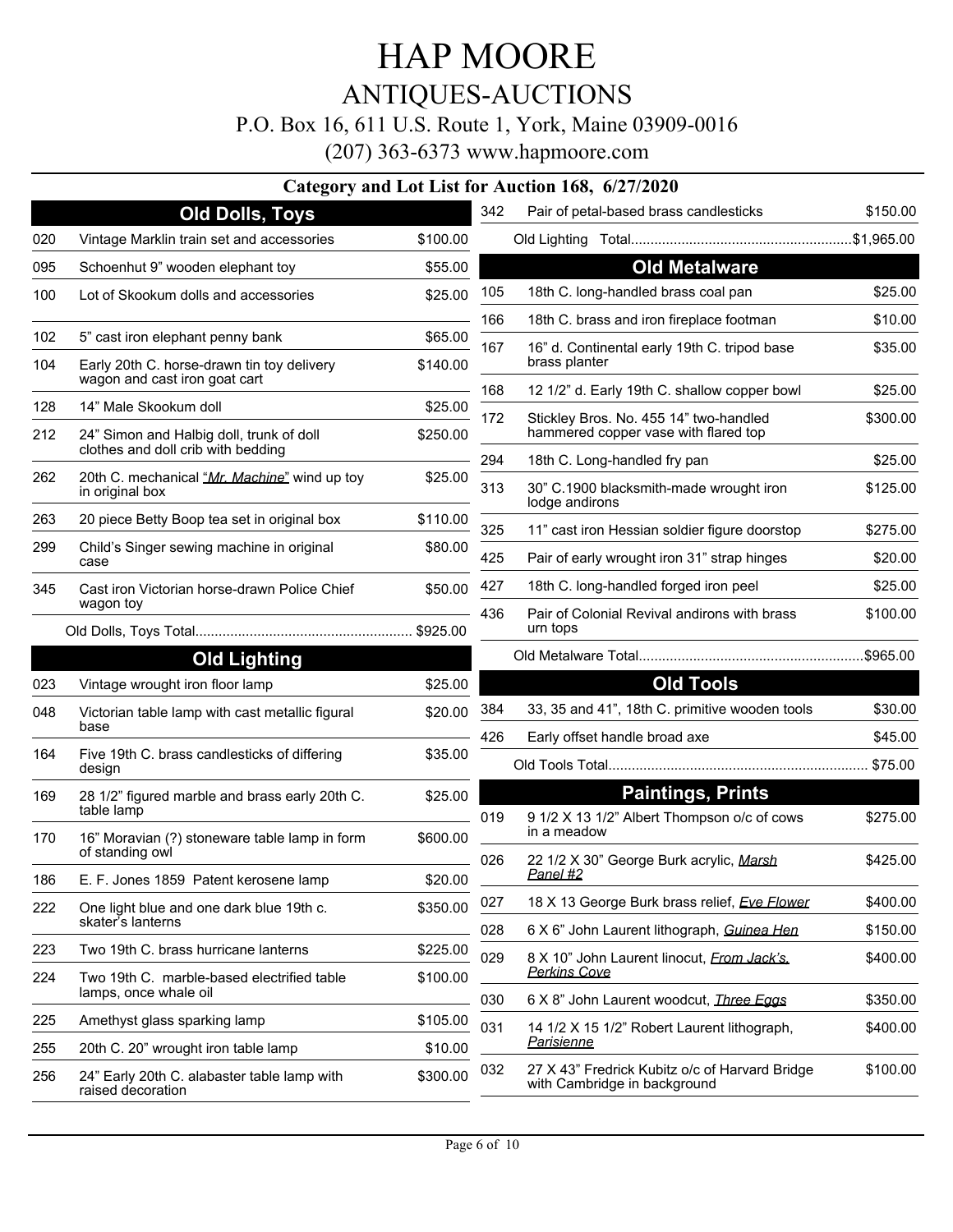### ANTIQUES-AUCTIONS

#### P.O. Box 16, 611 U.S. Route 1, York, Maine 03909-0016

|     |                                                                                                   |              |     | Category and Lot List for Auction 168, 6/27/2020                                                                   |            |
|-----|---------------------------------------------------------------------------------------------------|--------------|-----|--------------------------------------------------------------------------------------------------------------------|------------|
| 045 | Two 40 X 18" Chinese ancestral M/F portraits,<br>accompanied by sheet of Korean script            | \$500.00 241 |     | 20 X 26" 1961 Picasso print of bird holding<br>leaf<br>in mouth                                                    | \$50.00    |
| 046 | 32 X 24" Artist-labeled H. Leland, Paris 1877,<br>oil painting on black satin of cupids and doves | \$175.00     | 242 | 9 1/2 X 10" John Laurent ink drawing of <i>The</i><br>Chateau, Prat-Ar-Coum, Brittany, 1968                        | \$10.00    |
| 047 | 24 X 20" 19th C. portrait o/c of gentleman in<br>formal dress                                     | \$300.00     | 249 | 14 X 9 1/2" signed Saul Steinburg lithograph,                                                                      | \$65.00    |
| 049 | 48 X 30" framed 19th C. oil portrait of partially<br>clad lady, signed Emilio Lasar               | \$100.00     | 250 | Violinist From Behind The Mirrors<br>40 X 48" signed James P. Hendricks acrylic,                                   | \$100.00   |
| 050 | 48 X 30" framed 19th C. o/c of partially clad<br>lady with child, signed Emilio Lasar             | \$50.00      | 251 | Piece Of The Moon 1982<br>22 1/2 X 30" signed Leonard Baskin                                                       | \$550.00   |
| 051 | Unsigned 27 X22" framed o/c of young<br>woman holding urn with eyes cast<br>heavenward            | \$150.00     | 252 | watercolor, Yellow Beaked Crow<br>16 X 10 image size, Nude Woman, etching<br>w/gold leaf, sgd. Salvador Dali       | \$75.00    |
| 053 | 52 X 34" portrait o/c of 19th C. young woman<br>with outstretched arm, signed verso A. te         | \$50.00      | 253 | 8 3/4 X 10" 1975 signed Eliot Offner artist<br>proof, Boar                                                         | \$200.00   |
|     | Cortez                                                                                            |              | 254 | 22 1/2 X 27" Print of 19th c. sleigh riders                                                                        | \$100.00   |
| 056 | 9 X 21 1/2" Dewitt Hardy landscape<br>watercolor, Along The Marginal Way,<br>Ogunquit             | \$1,600.00   | 264 | 17 1/2 X 23 1/2" o/c signed John Neill self<br>portrait of him painting a view of <b>Oarweed</b><br>Cove, Ogunquit | \$225.00   |
| 057 | 26 X 20" Dewitt Hardy watercolor of an Iris                                                       | \$400.00     |     | 23 1/2 X 17 1/2" lithograph, signed Joseph                                                                         |            |
| 058 | 21 1/2 X 29" Dewitt Hardy watercolor of 1850<br>view of Laudholm Farm, Wells, ME                  | \$1,200.00   | 265 | Floch, The Three Ages                                                                                              | \$100.00   |
| 059 | 33" abstract o/c, indistinctly signed, Sister<br>Marion G.                                        | \$45.00      | 270 | 15 1/2 X 19 1/2" Harmon Neill o/b of Ogunquit<br>Beach, 4th of July                                                | \$800.00   |
| 060 | 18 X 24" framed A. Trepiccioni, 1903 o/c of                                                       | \$165.00     | 271 | 14 1/2 X 19 1/2" Edward Betts mixed media<br>on masonite, Tide Spill                                               | \$1,100.00 |
|     | older couple having tea, Old Heads, Young<br><b>Hearts</b>                                        |              | 272 | 7 1/2 10 1/2" S. Walter Norris acrylic Beach<br>At Chelsea                                                         | \$45.00    |
| 063 | 21 1/2 X 35" image size Audubon print,<br>Canvas Backed Duck, mkd. R. Havell 1836.<br>Plate CCCI  | \$25.00      | 273 | 10 X 7 1/2" John Laurent color etching of well-<br>known Ogunquit personage, Henry Card                            | \$700.00   |
| 145 | 23 X 18" Agapito Labios (Mexico) o/c of little<br>girl holding bird by window                     | \$325.00 274 |     | 11 1/2 X 20" Ron Fletcher o/b coastal pier<br>with fishing boats                                                   | \$275.00   |
| 176 | Signed 14 X 9 1/2" Japanese woodblock print<br>of ducks on a pond                                 | \$150.00 275 |     | 13 1/2 X 27" J. C. Nicoll o/b of coastal surf                                                                      | \$400.00   |
| 199 | 8 X 10 1/2" George R. Carpenter drawing                                                           | \$65.00      | 286 | 8 X 7" and 6 X 9 1/2" Arthur Lewis etchings                                                                        | \$25.00    |
|     | depicting harbor scene with fishing boats                                                         |              | 287 | John Laurent 6 X 8" ink embellished print,<br><b>Three Eaas</b>                                                    | \$250.00   |
| 236 | 9 1/2 X 11 1/2" John Laurent o/b of coastal<br>scene with lighthouse                              | \$450.00     | 288 | Dick Lahey signed and inscribed 13 1/2 X 16<br>1/2" graphite drawing of Perkins Cove, ME                           | \$50.00    |
| 237 | 2 1/2 X 3" Japanese Hokusai genre color print                                                     | \$65.00      |     | scene                                                                                                              |            |
| 239 | 20 X 14 1/2" poster, Napoleon in Egypt,<br>Copyright 1895                                         | \$25.00      | 289 | 12 X 17" indistinctly signed ink drawing of<br>South Berwick, ME. bridge                                           | \$10.00    |
| 240 | Pair of framed 14 X 9" Japanese wood block<br>prints                                              | \$25.00 290  |     | 26 1/2x 20 1/2" Harry Engel art exhibition<br>poster and another by indistinctly marked<br>artist                  | \$20.00    |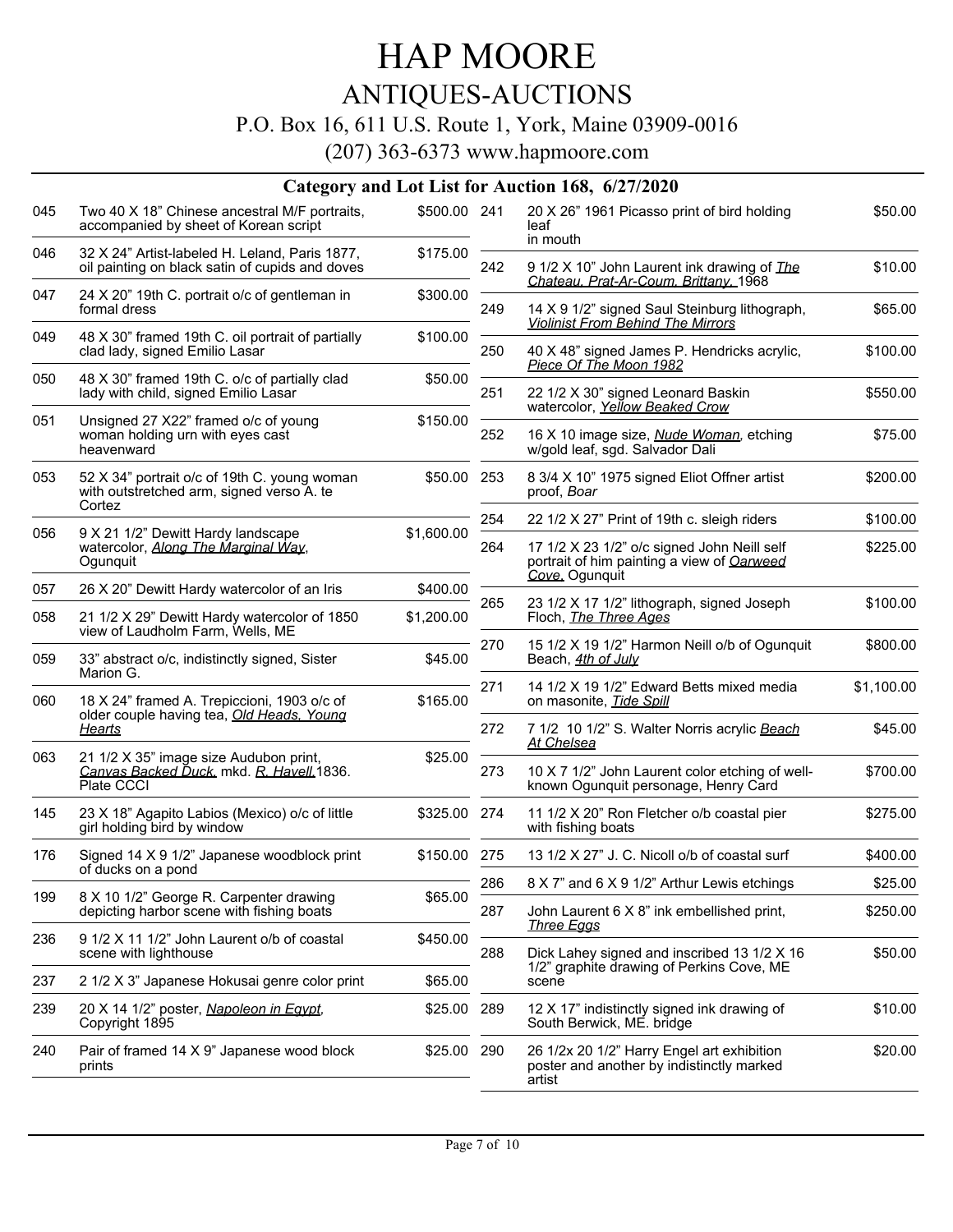### ANTIQUES-AUCTIONS

#### P.O. Box 16, 611 U.S. Route 1, York, Maine 03909-0016

|     |                                                                                            |              |     | Category and Lot List for Auction 168, 6/27/2020                           |                        |
|-----|--------------------------------------------------------------------------------------------|--------------|-----|----------------------------------------------------------------------------|------------------------|
| 291 | 28 X 20" David Lance Goines poster                                                         | \$10.00 018  |     | 5' 7"X 3' 9" Caucasian oriental rug                                        | \$100.00               |
|     | advertising for San Francisco poster show                                                  |              | 093 | 10'6" X 3'6" oriental runner                                               | \$150.00               |
| 293 | 22 X30" Panos Ghikas abstract o/c.<br><b>Conversation Of Birds</b>                         | \$800.00     | 159 | 8' 4" X 10' 6" Oriental rug                                                | \$100.00               |
| 324 | 9 X 12" Ripley etching of two grouse on a pine<br>bough                                    | \$125.00 215 |     | 6' X 3'4" Oriental rug                                                     | \$100.00               |
| 328 | Signed Garry Trudeau Doonsbury comic strip                                                 | \$15.00      | 216 | 4"10" X 3'5" Oriental rug                                                  | \$75.00                |
|     | (818/850)                                                                                  |              | 217 | 4'2" X 2'6" Oriental rug                                                   | \$50.00                |
| 329 | 30 1/2 X 25 1/2" six pane window frame with<br>E. Cyr By The Lake painted view of lake and | \$25.00      | 218 | 5' X 3'5" Oriental rug                                                     | \$50.00                |
|     | hills                                                                                      |              | 219 | 4'10" X 3'3" Oriental rug                                                  | \$50.00                |
| 331 | Woody Allen movie poster, <b>Casablanca</b>                                                | \$35.00      | 269 | 7'7" X 5'9" Oriental rug                                                   | \$175.00               |
| 333 | 9 1/4 X 22" Graphite drawing of the<br>steamboat                                           | \$400.00     | 375 | 9 X 12' Antique Heriz area carpet                                          | \$900.00               |
|     | Onteora                                                                                    |              | 376 | 9' 7" X 6' 6" Caucasian oriental rug                                       | \$1,000.00             |
| 334 | 22 X 11 1/2" indistinctly signed L.K.<br>watercolor of Canada geese                        | \$25.00      | 394 | 4' 10" X 3' 10" oriental scatter rug                                       | \$200.00               |
| 410 | 12 1/2 X 20 1/2" framed E. T. Gibbs, '87,<br>pastel of fruit on a table                    | \$10.00      |     |                                                                            |                        |
| 417 |                                                                                            | \$125.00     |     | <b>Sculpture</b>                                                           |                        |
|     | 14 1/2 X 11 1/2" 19th C. gilt-framed o/c of<br>woman, signed A.B.                          |              | 090 | 20" Sea horse-carved decorative pedestal                                   | \$85.00                |
|     |                                                                                            |              | 133 | Large bronze sculpture of nude male with the<br>metallic mark of A. Collas | \$1,100.00             |
|     | Photography                                                                                |              | 134 | 11" bronze L. Carvin sculpture of jaguar                                   | \$400.00               |
| 001 | Two 11 1/2 X 8 3/4" ca. 1900 photos of<br>American Indians, Chief Black Bird and Two       | \$145.00     | 204 | J. Moigniez signed 8 1/2" bronze of two birds                              | \$200.00               |
| 021 | Elk<br>Hasselblad 500C camera, lenses and                                                  | \$400.00     | 238 | 12 1/2" Native wood sculpture of two male<br>nudes embracing               | \$10.00                |
|     | accessories                                                                                |              | 267 | Two 19th C. 1 1/2 " and 2 1/2' bronze Foo                                  | \$100.00               |
| 022 | Kodak Medalist slide projector                                                             | \$0.00       |     | animals                                                                    |                        |
| 103 | Lot of family tintypes, ambrotypes and<br>daguerreotypes from Hampton, NH family           | \$225.00     | 320 | Decorative metallic table peacock                                          | \$65.00                |
| 139 | Lot of interesting 19th C. family ambrotypes<br>and daguerreotypes                         | \$375.00     | 395 | 20 X 13" Classical female marble bust                                      | \$100.00<br>\$2,060.00 |
| 141 | Three 19th C. Salem MA. family military                                                    | \$200.00     |     | <b>Silver</b>                                                              |                        |
|     | photographs and children's Confederacy<br>buttons                                          |              | 025 | Three pairs weighted sterling candlesticks<br>and match holder             | \$135.00               |
|     | <b>Pottery</b>                                                                             |              | 033 | Wallace sterling silver flatware service for<br>twelve                     | \$1,300.00             |
| 011 | Staffordshire Jenny Lind 19th C. soup tureen                                               | \$100.00     | 034 | Small lot of sterling silver utensils                                      | \$260.00               |
|     | and underplate                                                                             |              | 044 | Four early 19th C. silver serving utensils                                 | \$75.00                |
|     |                                                                                            | \$100.00     | 054 | Small lot of sterling tableware                                            | \$160.00               |
|     | <b>Rugs</b>                                                                                |              | 061 | Misc. sterling silver tableware                                            | \$450.00               |
| 009 | 4' 3" X3' oriental prayer rug                                                              | \$100.00     |     |                                                                            |                        |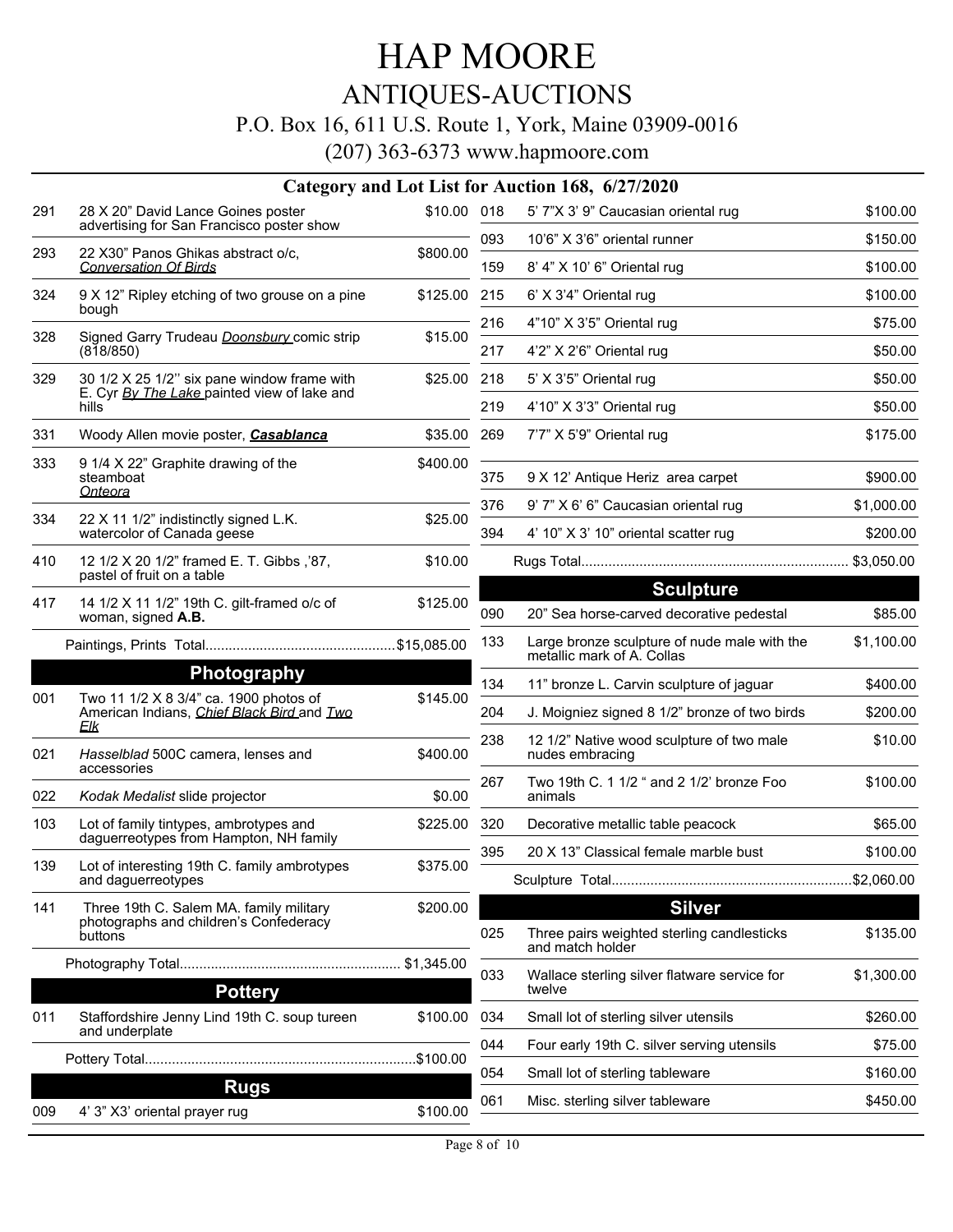## HAP MOORE ANTIQUES-AUCTIONS

#### P.O. Box 16, 611 U.S. Route 1, York, Maine 03909-0016

|     |                                                                              |                |            | Category and Lot List for Auction 168, 6/27/2020                                         |                       |
|-----|------------------------------------------------------------------------------|----------------|------------|------------------------------------------------------------------------------------------|-----------------------|
| 062 | Large Wallace sterling flatware set                                          | \$1,500.00 297 |            | 8" d. Sterling bowl and decorated sterling<br>candy dish with underplate                 | \$425.00              |
| 075 | Lot of misc. sterling and coin silver flatware<br>and tableware              | \$480.00       | 298        | 11 1/2" diam. footed silver-plated bowl with<br>glass insert                             | \$95.00               |
| 084 | Three piece sterling coffee service                                          | \$750.00       |            |                                                                                          |                       |
| 089 | Four sterling cigarette boxes                                                | \$200.00       | 300        | Large lot of sterling tableware                                                          | \$625.00              |
| 094 | Sterling cigarette box and three weighted<br>sterling candlesticks           | \$55.00        | 301        | Five piece <b>Hampton Court</b> sterling tea/coffee<br>set                               | \$1,050.00            |
| 127 | Set of Towle sterling silver flatware                                        | \$1,150.00     | 302        | Twelve piece sterling Lenox demitasse set                                                | \$325.00              |
| 132 | Large boxed set of Caldwell sterling silver<br>flatware                      | \$2,250.00     | 303        | Initialed H.B.H. (Helen Brown Hughes) 21"<br>shapely two handled silver plate coffee urn | \$50.00               |
| 135 | Sterling-topped cut glass storage jar                                        | \$200.00       | 304        | 25 X 18" decorated silver-plated serving tray                                            | \$25.00               |
| 143 | Small lot of sterling silver tableware                                       | \$260.00       | 308        | Set of sterling flatware and box of misc.<br>tableware                                   | \$1,000.00            |
| 147 | 6 pc. Lenox demitasse set                                                    | \$125.00       | 314        | Misc. lot of sterling spoons                                                             | \$150.00              |
| 157 | Mappin & Webb's <i>Prince's Plate</i> bun warmer,<br>engraved with 1890 date | \$10.00        | 316        | Pair of sterling open salts by Robert Hennell,<br>London, 1775                           | \$150.00              |
| 158 | Small lot of sterling tableware and silverplate<br>child's cup               | \$110.00       | 317        | Small set of sterling flatware                                                           | \$650.00              |
| 179 | 9" d. footed Towle sterling bowl                                             | \$160.00       | 318        | 9 1/2 X 5 3/4 X 3 1/2" sterling sundries box<br>and                                      | \$600.00              |
| 180 | 7 3/4 X 5 3/4" Mexican sterling bowl                                         | \$100.00       |            | 4 1/2 X 5 1/2 " sterling cigarette case                                                  |                       |
| 181 | 4" sterling mint julep cup                                                   | \$90.00        | 319        | Lot of misc. sterling tableware                                                          | \$525.00              |
| 182 | 19th C. cupid-form silver-plated napkin holder                               | \$100.00       | 321        | Lot of misc. sterling flatware                                                           | \$700.00              |
| 213 | Misc. lot of sterling silver flatware and two<br>sterling tie clasps         | \$250.00       | 322<br>341 | Sterling flatware service for twelve<br>Lot of sterling and coin silver spoons           | \$1,550.00<br>\$70.00 |
| 221 | Pair of sterling overlay pinch bottles                                       | \$180.00       | 361        | Lot of sterling jewelry and flatware                                                     | \$105.00              |
| 226 | Six early coin silver spoons                                                 | \$150.00       | 365        | Four piece E.&J. Barnard (London, 1853)<br>sterling tea set on plated tray               | \$1,300.00            |
| 235 | Set of sterling silver flatware                                              | \$470.00       | 381        | Partial set of Daniel Low sterling flatware                                              | \$800.00              |
| 277 | Early ten piece Tiffany sterling bureau set                                  | \$525.00       |            |                                                                                          | \$450.00              |
| 278 | 8" sq. Vine-edged Tiffany sterling tray                                      | \$325.00       | 382        | Mixed assortment of sterling and coin silver<br>flatware                                 |                       |
| 279 | 11" d. Sterling serving tray                                                 | \$325.00       | 397        | Large set of Towle sterling flatware                                                     | \$1,450.00            |
| 280 | 10 1/2" d. Sterling tray and 9" diam. fluted<br>bowl                         | \$260.00       | 401        | Lot of sterling tableware                                                                | \$750.00              |
| 281 | Seven piece lot of sterling tableware                                        | \$270.00       | 402        | Five piece sterling coffee/tea set                                                       | \$750.00              |
| 282 | Misc. lot of sterling tableware and small                                    | \$325.00       | 403        | Five piece lady's sterling bureau set                                                    | \$45.00               |
|     | flatware                                                                     |                | 404        | Set of Stieff sterling flatware                                                          | \$500.00              |
| 283 | Three piece sterling chocolate service                                       | \$315.00       | 405        | Large lot of sterling tableware and<br>accessories                                       | \$430.00              |
| 284 | Pair of heavily embossed c. 1900 silver-plated<br>candlesticks               | \$55.00        | 406        | 10 1/2" sterling presentation loving cup                                                 | \$425.00              |